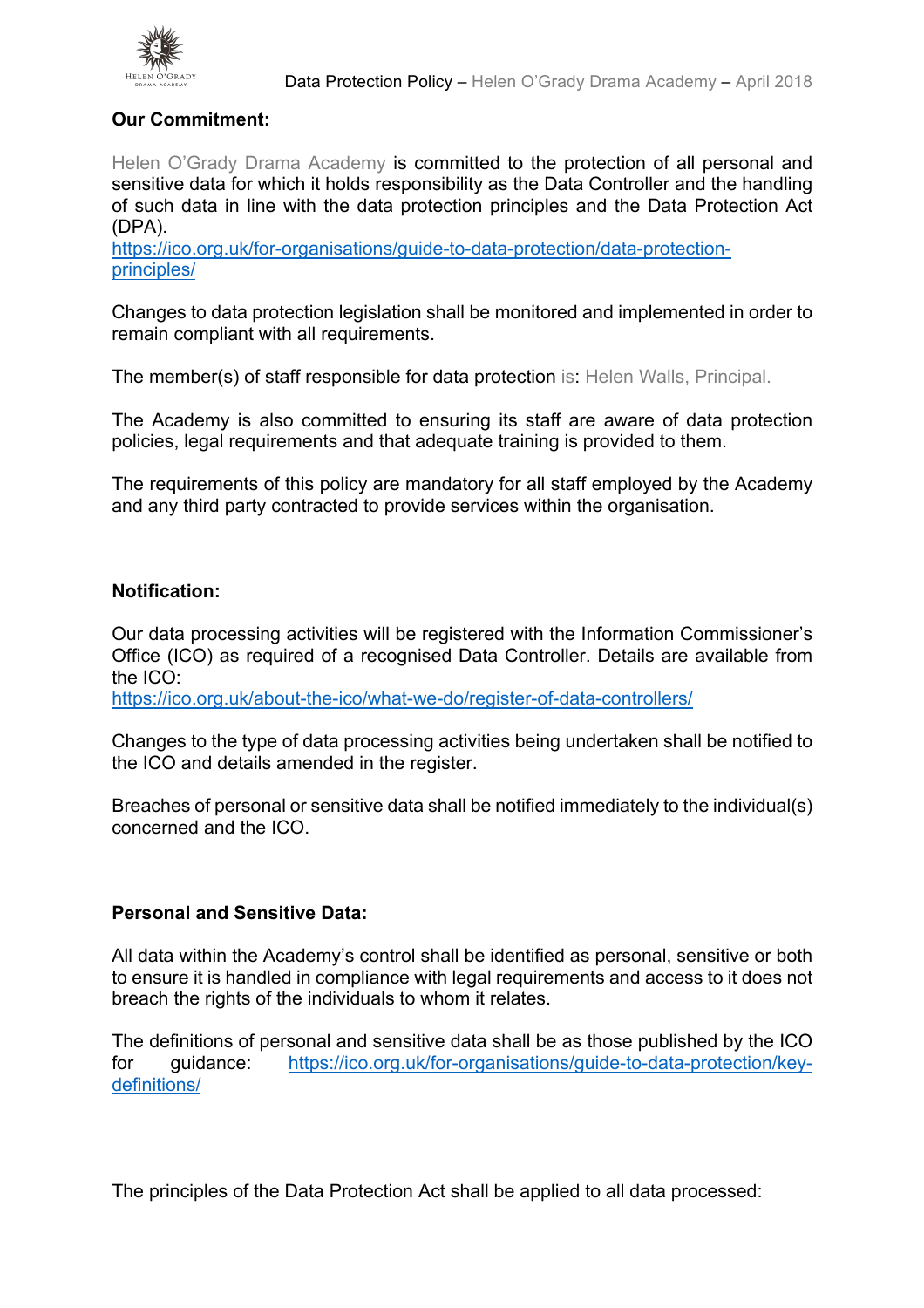

- 1. Processed fairly and lawfully
- 2. Obtained only for lawful purposes, and not further used in any manner incompatible with those original purposes
- 3. Accurate and, where necessary, kept up to date
- 4. Adequate, relevant and not excessive in relation to the purposes for which it is processed
- 5. Not kept for longer than is necessary for those purposes
- 6. Processed in accordance with the rights of data subjects under the DPA
- 7. Protected by appropriate technical and organisational measures against unauthorised or unlawful processing and against accidental loss, destruction or damage
- 8. Not transferred to a country or territory outside the European Economic Area unless that country or territory ensures an adequate level of protection of the personal information

#### **Fair Processing / Privacy Notice:**

We shall be transparent about the intended processing of data and communicate these intentions via notification to teachers, parents and students prior to the processing of individual's data.

Notifications shall be in accordance with ICO guidance and, where relevant, be written in a form understandable by those defined as 'Children' under the legislation. https://ico.org.uk/for-organisations/guide-to-data-protection/privacy-noticestransparency-and-control/

The intention to share data relating to individuals to an organisation outside of our organisation shall be clearly defined within notifications and details of the basis for sharing given. Data will be shared with external parties in circumstances where it is a legal requirement to provide such information.

Any proposed change to the processing of individual's data shall first be notified to them.

#### **Data Security:**

In order to assure the protection of all data being processed and inform decisions on processing activities, we shall undertake an assessment of the associated risks of proposed processing and equally the impact on an individual's privacy in holding data related to them.